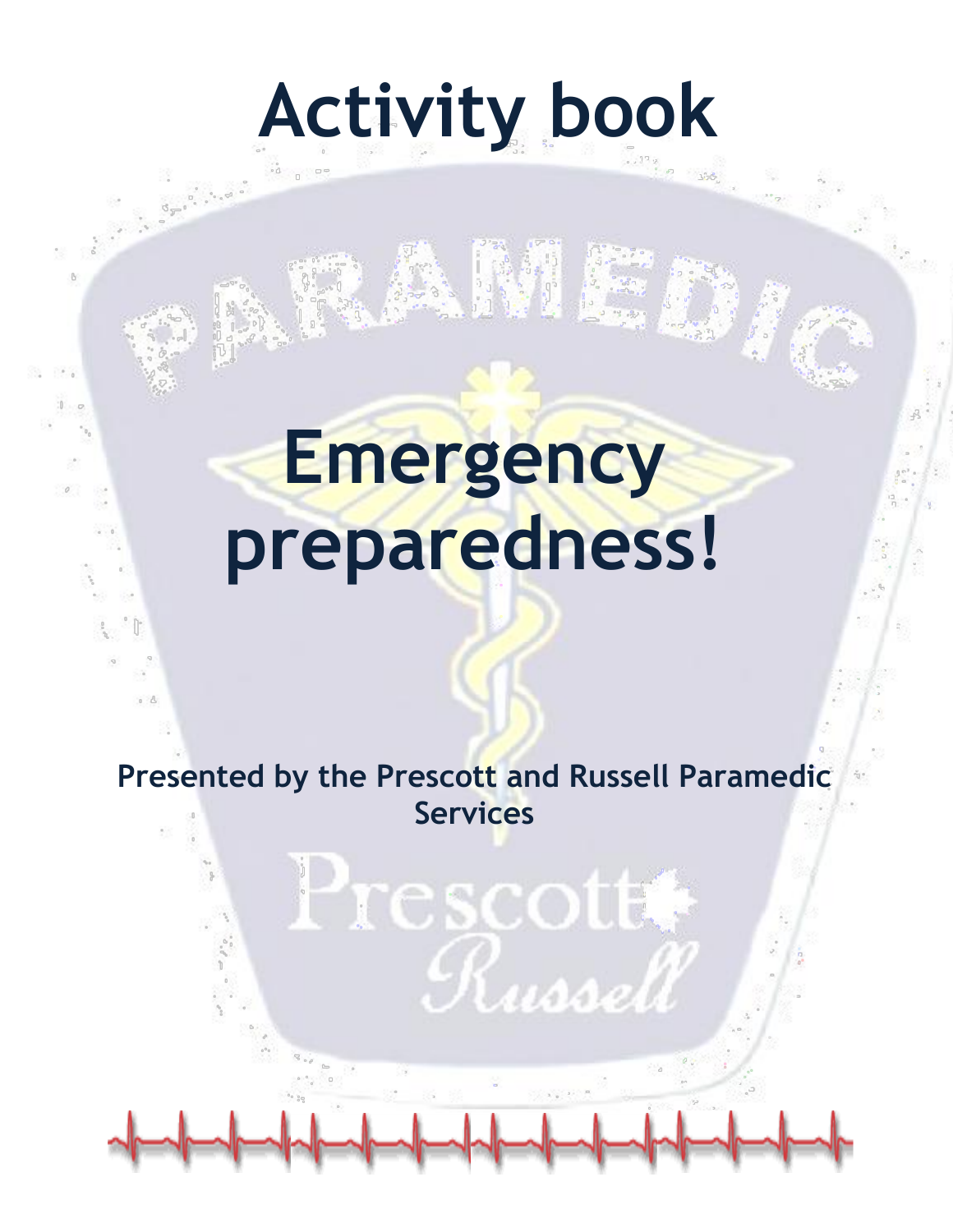**This book was designed for kids of about 4-12 years of age. It contains essential information about paramedics and the 9-1-1 system. Your child will learn vital information while having fun! It is a good way to spend time with your child and maybe talk about an evacuation plan in case of emergency as well.** 

**The author of this activity book has experience working with kids and wanted to make a link between children and paramedics. She has begun with this activity book and hopes to continue to educate children with a program designed specifically for kids. We will be doing presentations in school and at special events to help inform the public about paramedics and 9-1-1.**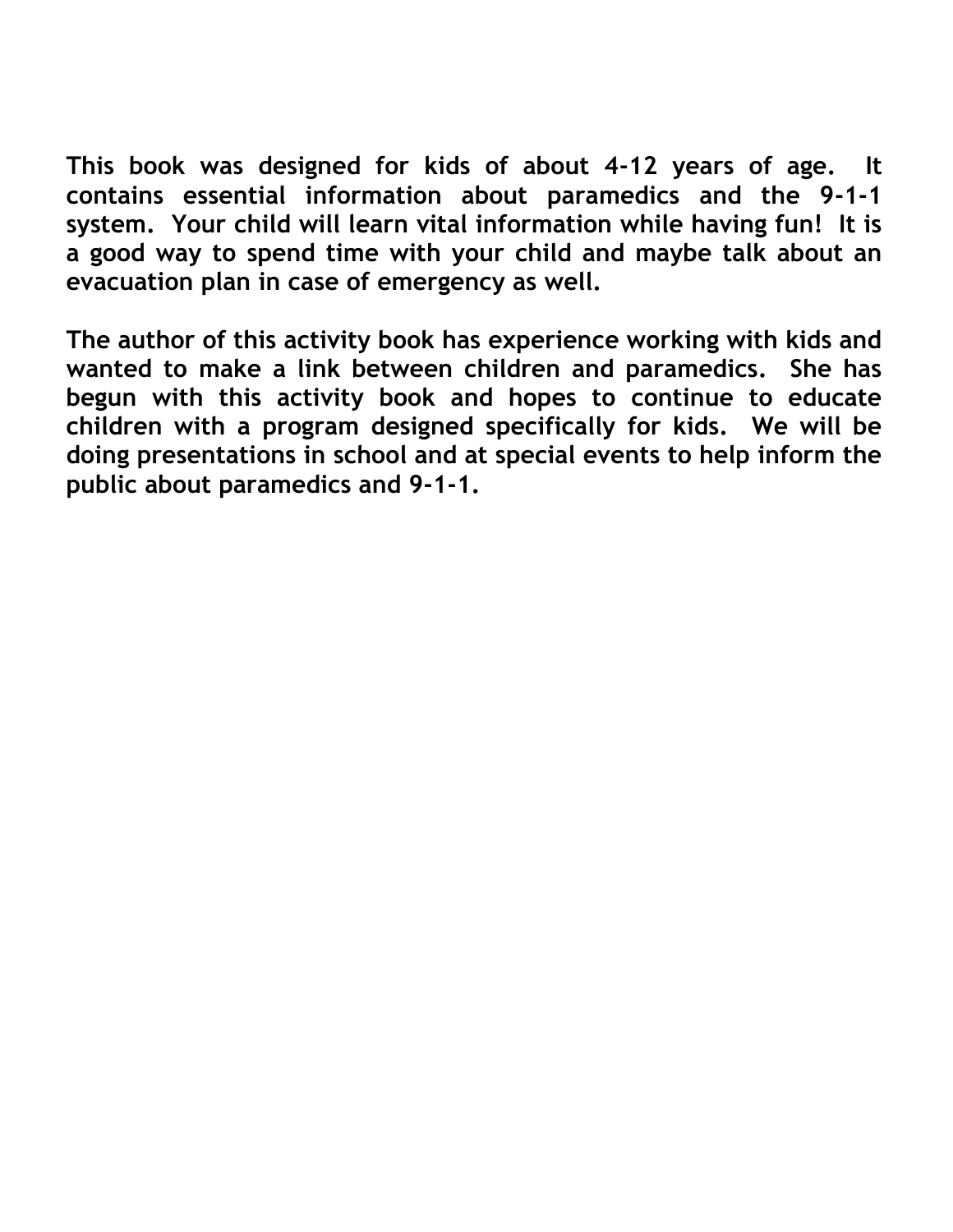#### **Paramedics in the community**

**The Prescott and Russell paramedics are greatly involved in the community. Our goal is to aid the public in regards to prevention and emergency prevention. Below is a list of events and programs we offer:** 

- **School presentations;**
- **Race against Drugs (RAD);**
- **SafeGrad;**
- **CPR and First Aid courses to firefighters;**
- **Public Access Defibrilation (PAD);**
- **Mass CPR training**

**Also, we have a bike team that participates in various events in the community. For example, we participate in the Western Festivals, bike rallies, etc. To find out the availability of our services please contact the number below if you are interested in having us present at your next activity.** 

**If you have any questions or would like more information please contact our office at 866-311-9711 or visit our website [http://www.prescott-russell.on.ca.](http://www.prescott-russell.on.ca)** 





**Congratulations to Renée Caouette for the design of this project. Michel Chrétien, Director** 

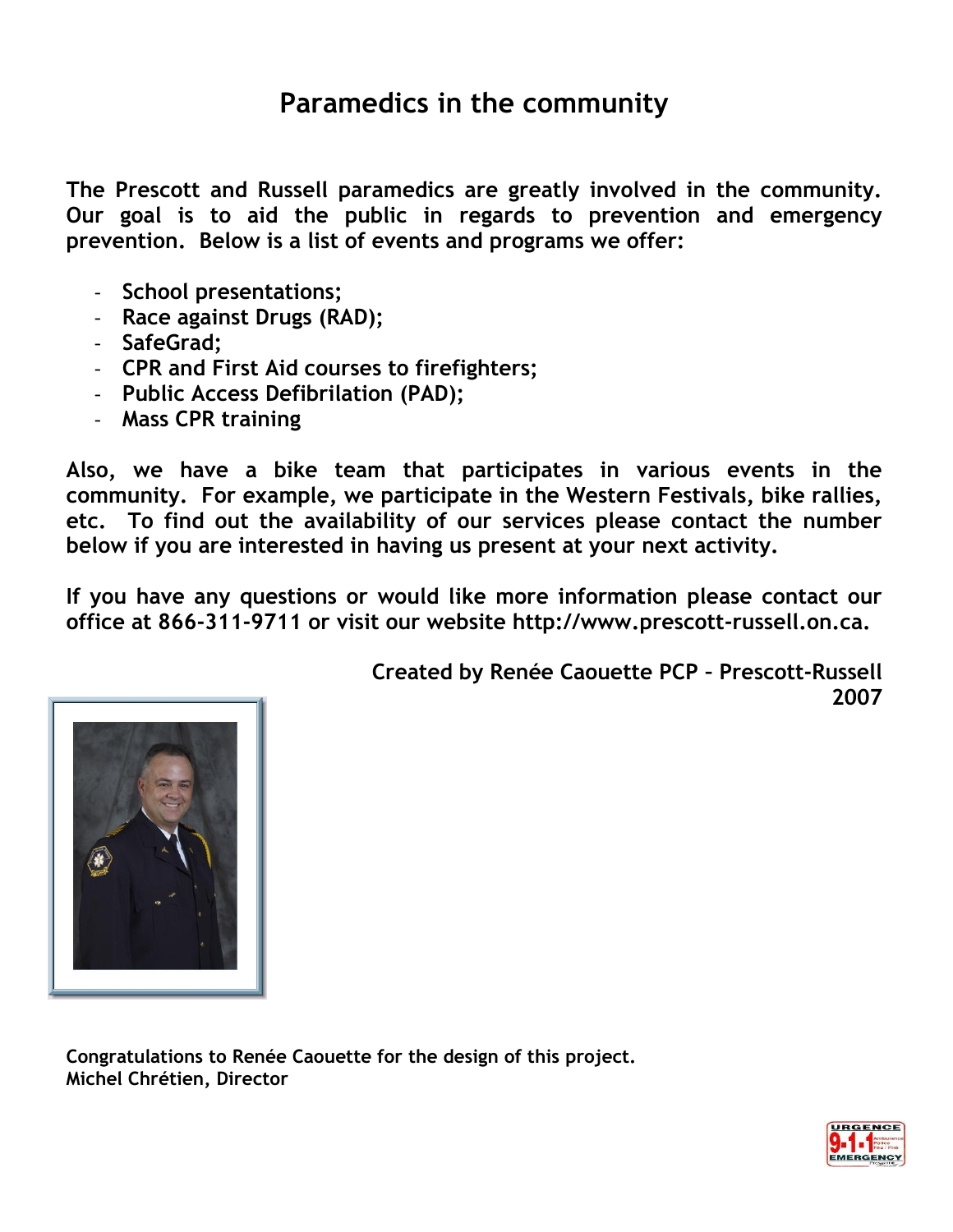**911 Paramedic Phone page!** 

**Do you know what to do in case of an emergency?** 



## **Call 911!**

**Remain calm and follow these steps:** 

Tell them your name. \_\_\_\_\_\_\_\_\_\_\_\_\_\_\_\_\_\_\_\_\_\_\_\_\_\_\_\_\_\_\_\_\_\_\_\_

Tell them where you are

(the address where you are calling from)\_\_\_\_\_\_\_\_\_\_\_\_\_\_\_\_\_\_\_\_\_\_\_\_

What is the emergency?

### **Remember to never play jokes with 911, it's for emergencies only!**

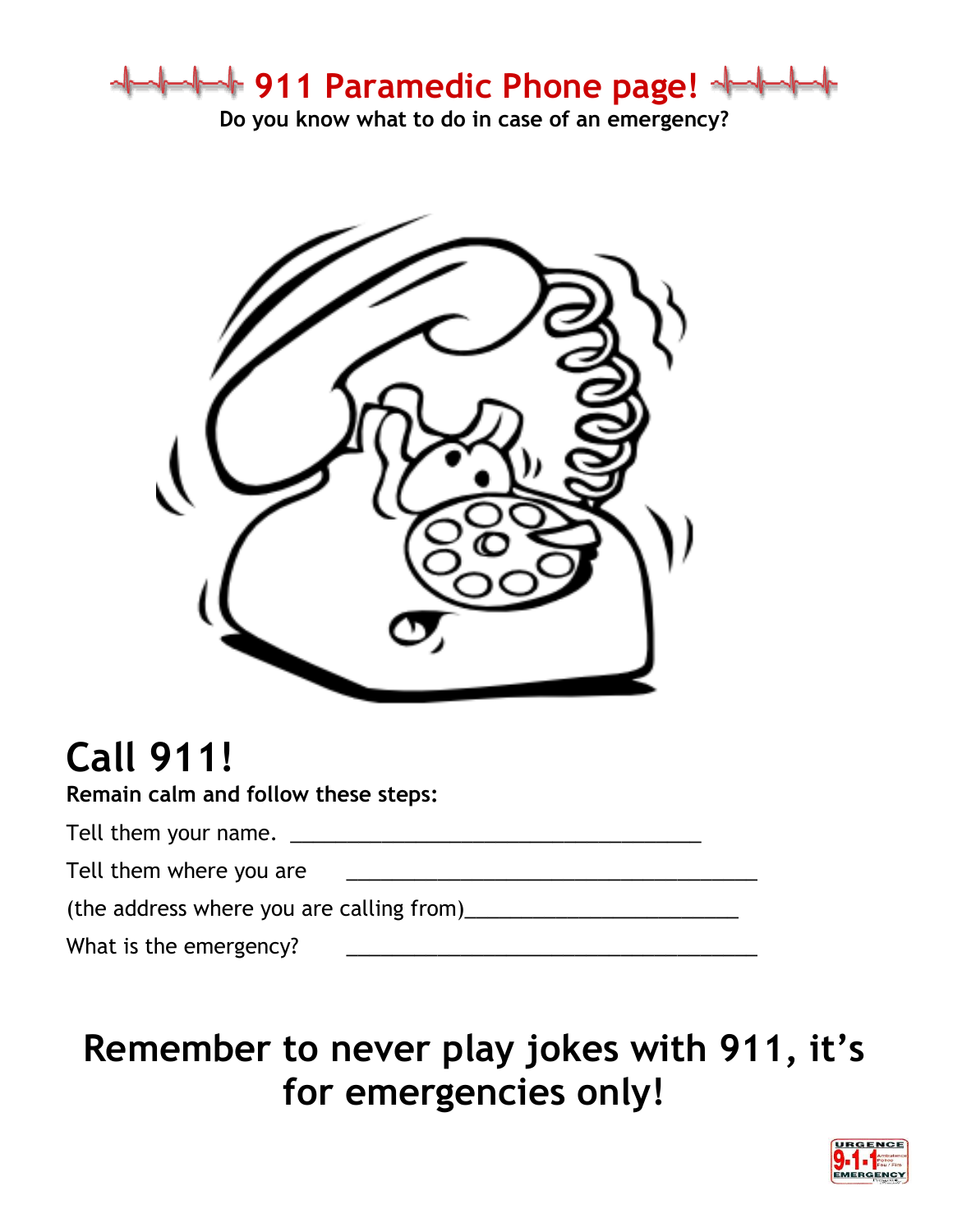

What major street is it close to?

### **Remember to never hang up the phone until they tell you to!**

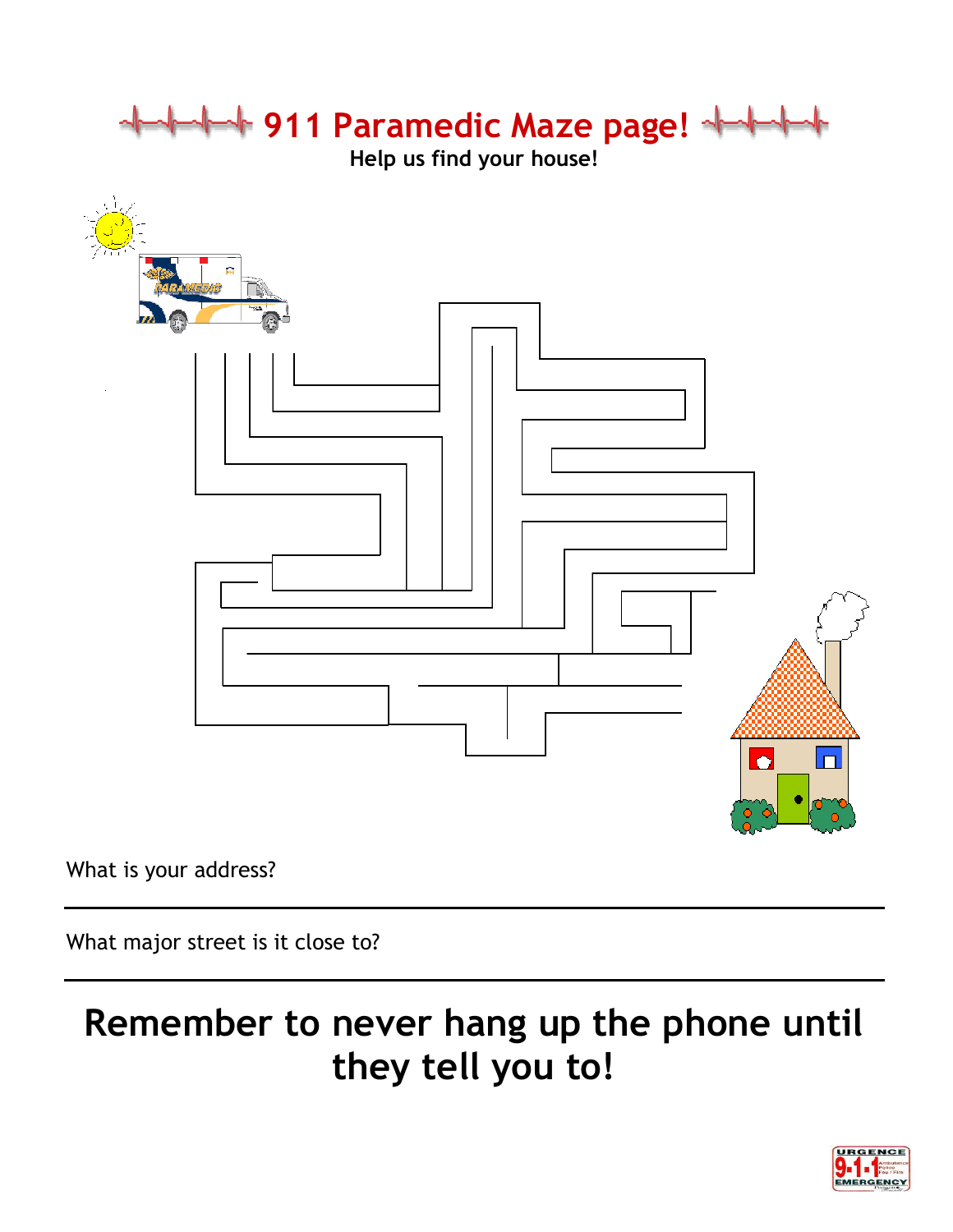## **911 Paramedic Equipment page!**

**Do you know what equipment we bring on a call? Circle the right answers!** 



**Remember to give the dispatcher the right information about what is wrong, so that we can choose the right equipment for the problem!** 

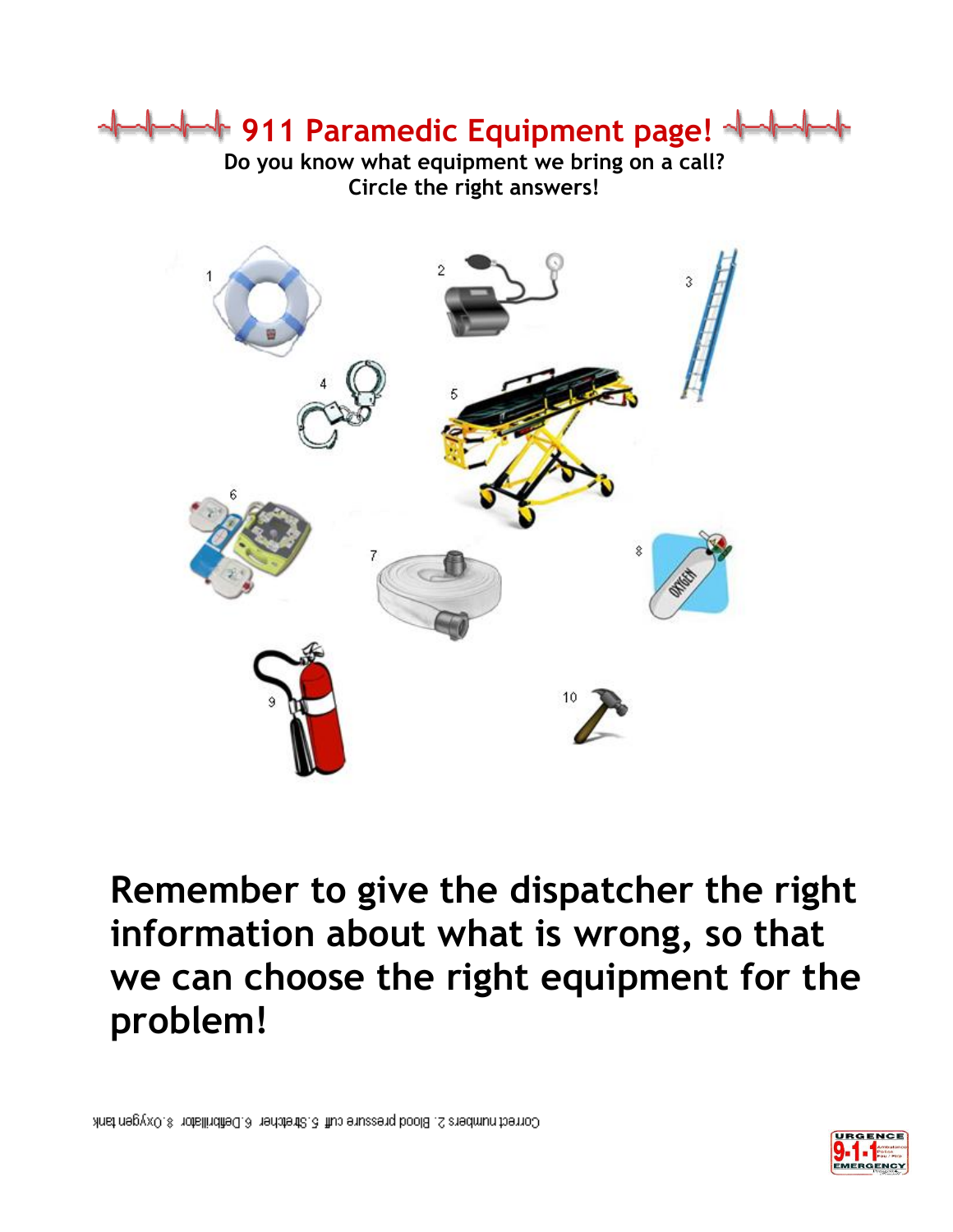#### **911 Paramedic spot the difference page! Can you spot the differences? Find all 10!**



It is important to spot the differences in people too!

Are they sleeping, or are you unable to wake them up?

#### **If you spot something serious call 911!**

sakara no list on OT tevoo leerlw absd. & elbnish "oob gnissim. \$ mot fis lisel elgism gram T asmil ennos gnissim si gniw flel. 8 gnissim xod flel qat 3 romin ebis on. A reqmud absd on. \$ . I't on T is gnissim. S qat no fr

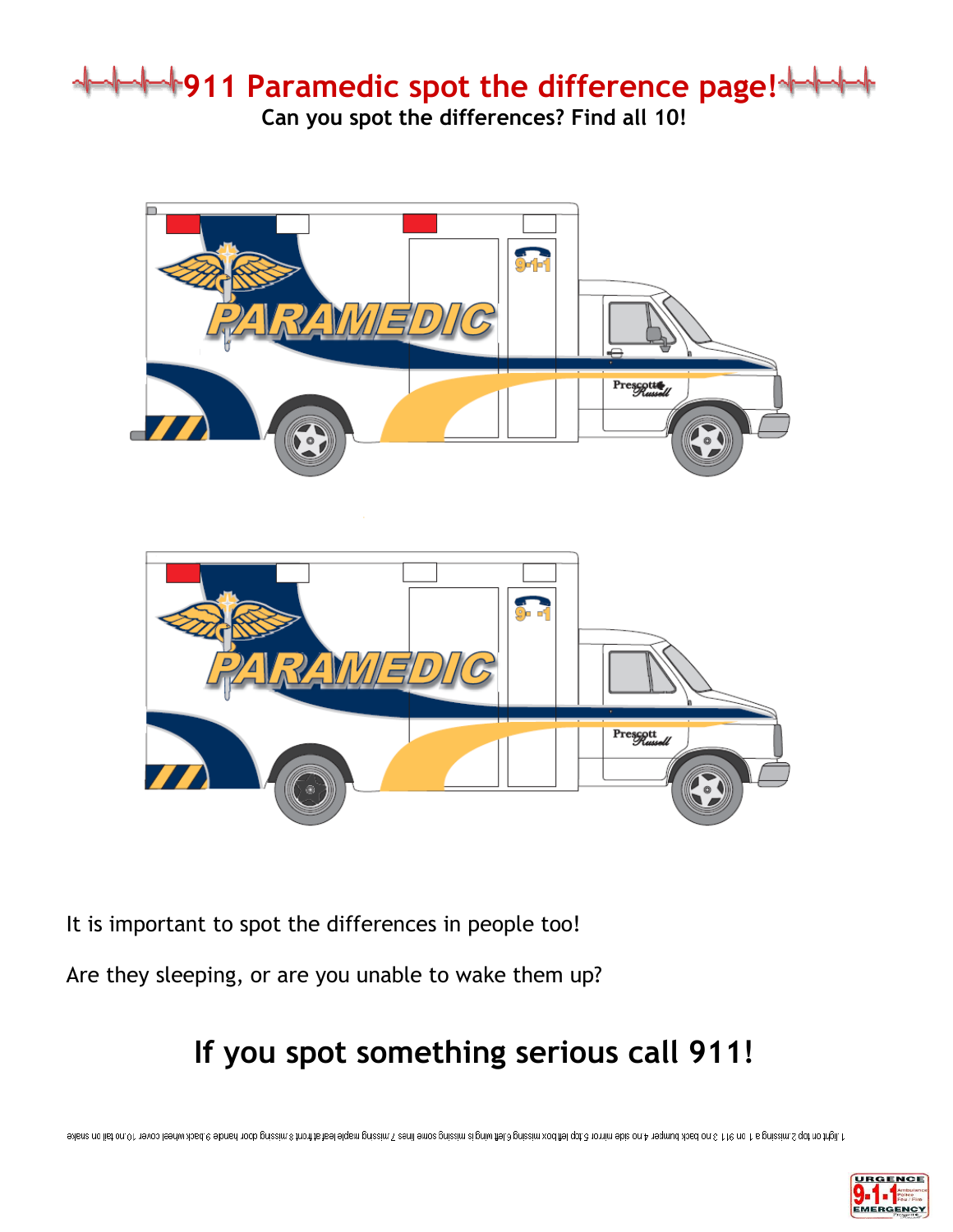





- 8. Never \_\_\_\_\_\_\_\_\_ (dnikr) or get \_\_\_\_\_\_\_ (hhig) and drive.
- 
- 
- 
- 3. Always look both ways \_\_\_\_\_\_\_\_\_ (foebre) crossing the street.
- 
- 4. Always swim with a \_\_\_\_\_\_\_\_\_ (bdydu).
- 
- 5. Always wear your \_\_\_\_\_\_\_\_\_\_\_\_\_\_ (ltbeates).
- 

6. Know your **example 20** (evcauatoin) plan in case of a fire.

7. Always say NO to \_\_\_\_\_\_ (dgurs) and \_\_\_\_\_\_\_\_\_\_ (ciagrttse).

2. Always wear your (leemht) on your bike, skidoo or ATV.

**911 Paramedic Word Scramble!** 

Can you unscramble the safety words?

1. Play <u>each case (africal</u> vaaw) from streams, creeks, rivers and train tracks.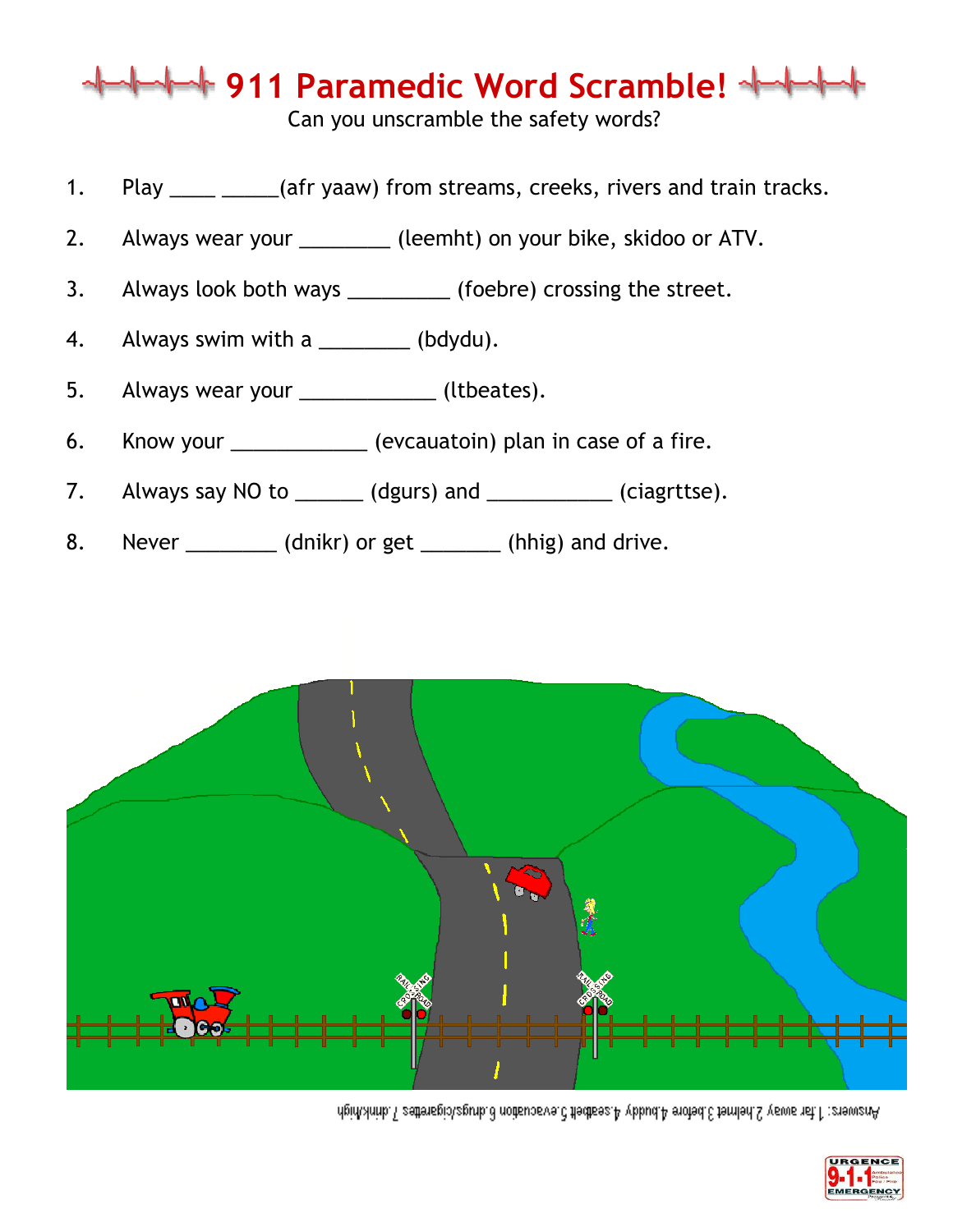## **911 Paramedic Word Search!**

Can you find the hidden message?

| A | $\mathsf{S}$ | Τ | R           | Е |   | C | Н | Е           | R |
|---|--------------|---|-------------|---|---|---|---|-------------|---|
| M |              | B | L           | 0 | 0 | D | E | $\mathsf C$ | B |
| B | R            | R | Η           | Е | L | P | A | A           | A |
| U | E.           | Т | W           | L | L | U | R | L           | N |
| L | N            | R | S           | A | F | O | Т | U           | D |
| A | $\mathsf{S}$ | A | O           | X | Y | G | Е | N           | A |
| N | R            | U | Н           | A | R | M | E | G           | G |
| C | L            | M | $\mathsf S$ | A | F | E | P | S           | E |
| E | P            | A | R           | A | M | E | D |             | C |

Airway Blood Heart<br>
Help Lungs Safe Sirens Stretcher Trauma

Ambulance Arm Bandage Lungs Oxygen Paramedic



\_ \_ \_ \_ \_ \_ \_ \_ \_ \_ \_ \_ \_!